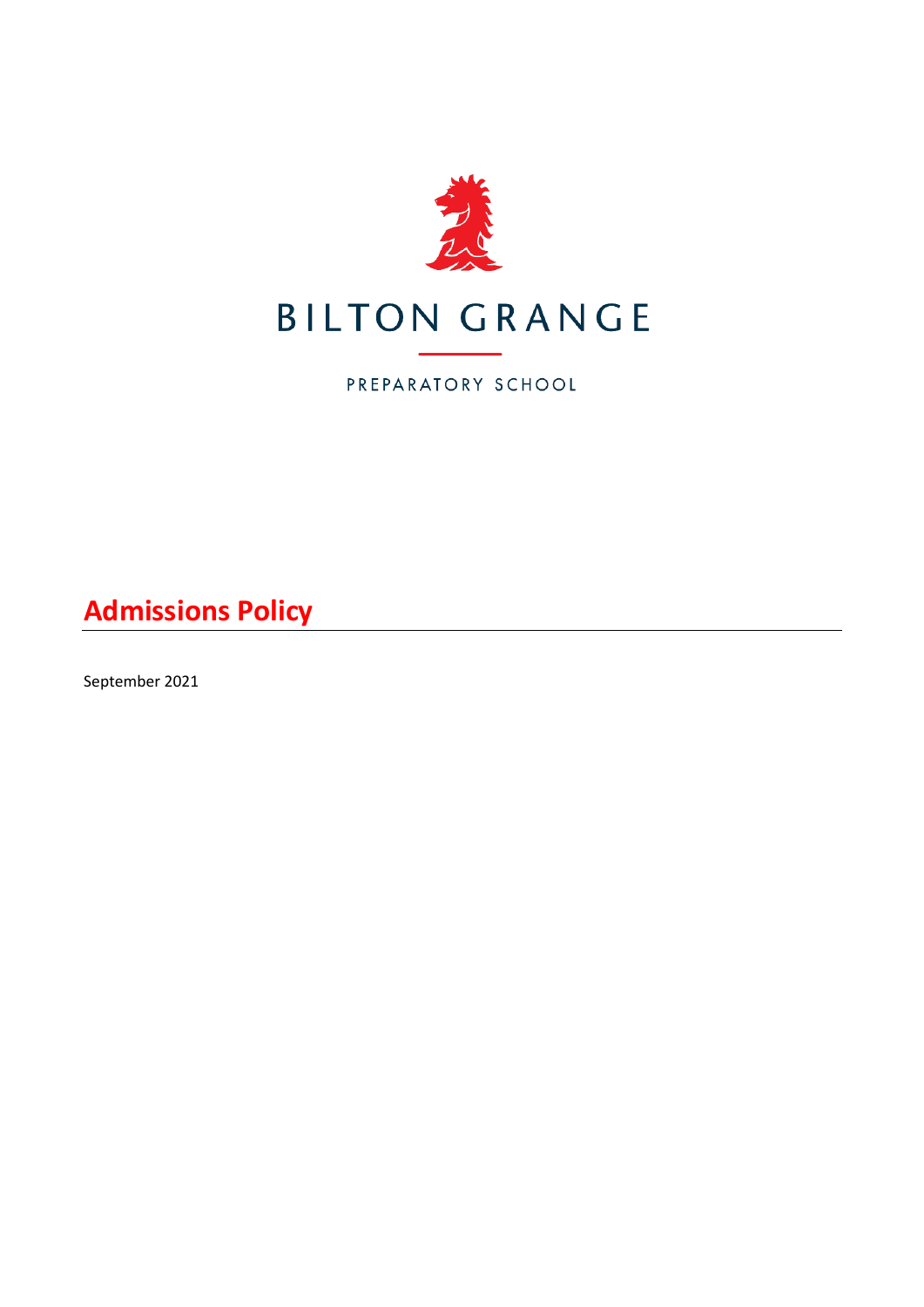## **Introduction**

Bilton Grange is a co-educational day and boarding independent school for 3 – 13 year olds. It seeks to educate 'the whole child' and is part of the Rugby School Group. Bilton Grange incorporates 'The Nest' (3 - 4 year olds), The Pre-Prep  $(4 - 8$  year olds), and the Prep School  $(8 - 13$  year olds).

'Little Grange Nursery', also part of the Rugby School Group and situated on the Bilton Grange site, takes children from six months to 4 years old. A place at The Little Grange will not automatically lead to a place at Bilton Grange. For further information regarding 'The Little Grange', please see [www.littlegrangenursery.co.uk.](http://www.littlegrangenursery.co.uk/)

Whilst Bilton Grange is not selective, key elements of the admissions process are

- a. to ensure that all children who join the school will thrive,
- b. to establish that Bilton Grange is able to provide such specialist support as may be required, and
- c. to provide your child with the opportunity to enjoy a brief taste of life as a Bilton Grange pupil.

| Age on 1st<br>September | <b>Year Group</b>  | <b>Bilton Grange</b><br><b>Year Group Name</b> | <b>School Section</b> |
|-------------------------|--------------------|------------------------------------------------|-----------------------|
| *2 years old            | <b>Early Years</b> | Lower Nest                                     | Pre-School            |
| 3 years old             | Early Years        | <b>Upper Nest</b>                              | Pre-School            |
| 4 years old             | Reception          | Reception                                      | Pre-Prep              |
| 5 years old             | Year 1             | Year 1                                         | Pre-Prep              |
| 6 years old             | Year 2             | Year 2                                         | Pre-Prep              |
| 7 years old             | Year 3             | Year 3                                         | Pre-Prep              |
| 8 years old             | Year 4             | <b>Juniors</b>                                 | Prep                  |
| 9 years old             | Year 5             | 3rd Form                                       | Prep                  |
| 10 years old            | Year 6             | 4 <sup>th</sup> Form                           | Prep                  |
| 11 years old            | Year 7             | 5 <sup>th</sup> Form                           | Prep                  |
| 12 years old            | Year 8             | 6 <sup>th</sup> Form                           | Prep                  |

**School Structure**

(\*children may start at the beginning of the Term after their  $3^{rd}$  birthday)

### **Admissions process overview**

- 1. Where possible, we recommend a school visit by parents/carers as the first step. To arrange the visit, kindly contact the Registrar on 01788 818246 or email [admissions@biltongrange.co.uk.](mailto:admissions@biltongrange.co.uk)
- 2. Parents/Carers complete and return our Registration Form, together with the Registration Fee 'as per the current List of Fees and Charges'
- 3. On receipt of a Registration Form and Fee, the School will respond to parents/carers in one of 3 ways:
	- i. the child has been placed on the main list which, subject to an assessment for prep school entry or to a satisfactory taster session for Nest/Pre-Prep, guarantees a place; or
	- ii. the main list is full for the year group and the child has been placed in the 'waiting pool'; or
	- iii. the waiting pool for the year group is itself full and that, with regret, we cannot progress the application. In this case the registration fee will be returned.
- 4. Up to three terms prior to entry children on the main list are invited to visit individually as follows:
	- i. Entry to Nest, Pre-Prep and Juniors (Year 4) taster session where possible, during which the children will join a class of their age group and will be informally observed by the teachers.
	- ii. Entry to Years 5 8
		- a.Experience Day, during which each child will
			- join classes and activities with their age group,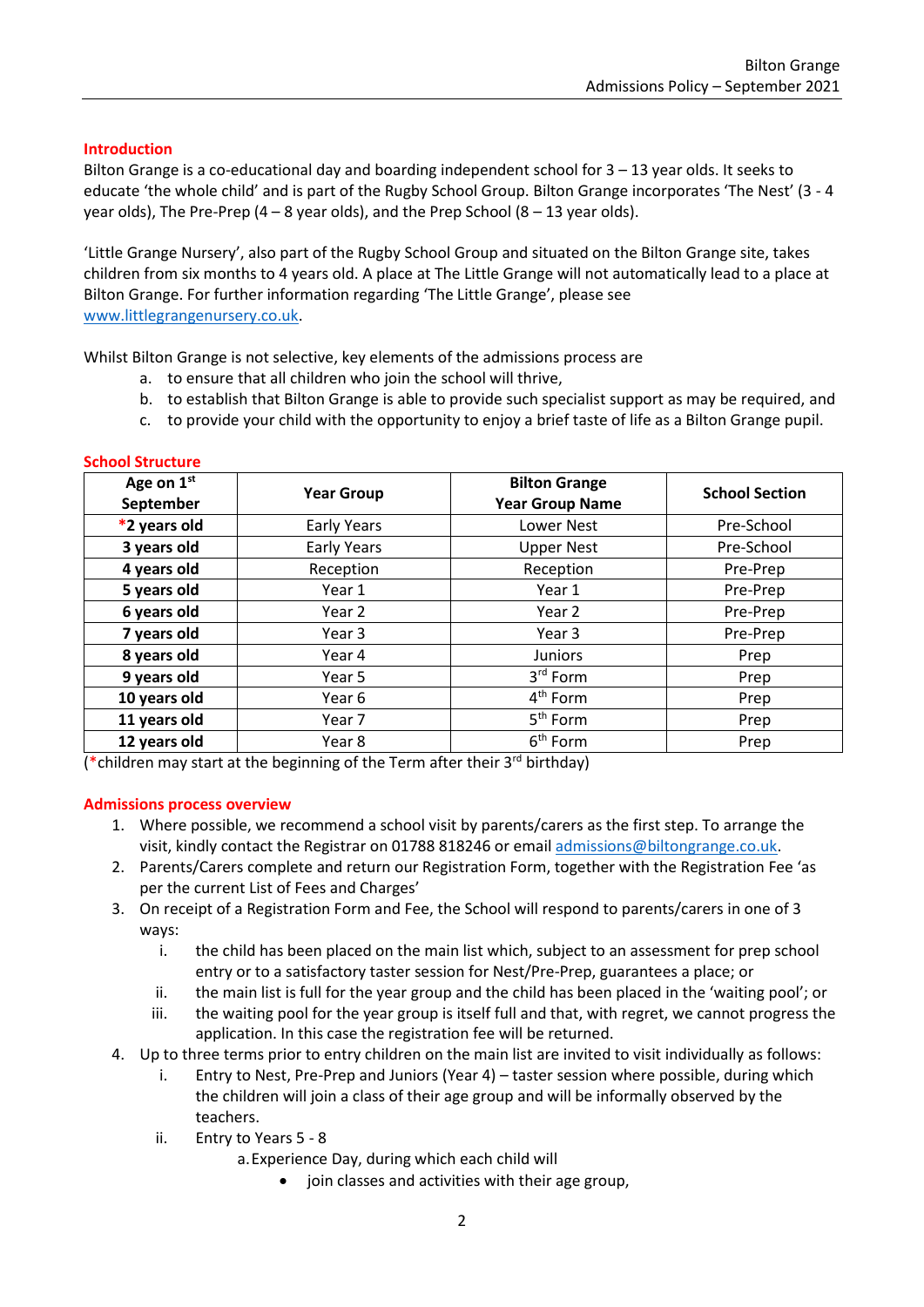- attend an informal interview with a member of staff,
- sit computerised age-appropriate tests (English, Maths, Reasoning), for which no specific preparation is required.
- b.children unable to visit (eg if overseas) will receive a link to an online assessment and will be interviewed via video link.

And, where relevant, Bilton Grange will request a report from the child's previous school/nursery. 5. Following the visit/assessment, parents/carers will be informed as follows:

- i. Nest, Pre-Prep and Year 4 entry
	- a.Place confirmed and formal offer made, or
	- b.Further discussion with parents/carers required to establish suitability of Bilton Grange environment.
- ii. Years 5 8 entry
	- a.Place confirmed and formal offer made, or
	- b.Further information is required perhaps in respect of special educational needs before decision re offer can be made, or
	- c. Entry level not yet reached (though School may be willing to re-assess at a later date).
- 6. In order to secure a place once offered, parents/carers must, within the designated time period
	- i. sign and return an Acceptance form (the 'Parent Contract'), and
	- ii. pay a refundable Entrance Fee as per the current 'List of Fees and Charges', or, in the case of overseas pupils, the equivalent of a term's fees.

## **Waiting Pool**

Whilst waiting pool priority is generally based upon the order of registration, the School reserves the right to give preference in its absolute discretion to siblings, Old Biltonians, and any others it sees fit.

# **Bursaries and Chorister Award**

Bilton Grange offers a range of Awards:

- A special Chorister Programme and Award for talented singers from Year 3 to Year 8.
- Foundation Awards for talented day pupils from disadvantaged backgrounds from Year 7 to Year 8.
- Earle Fund Awards for talented pupils (entering Years 4 8) from disadvantaged backgrounds with a need to board.

Chorister Awards, Foundation Awards and Earle Fund Awards all come with a 5% fee concession which may be supplemented by bursary fee support. Bursaries are always means tested and only normally available to (i) those in receipt of a Chorister Award, a Foundation Award, or an Earle Fund Award and (ii) in other exceptionally rare circumstances at the School's absolute discretion.

### **Guardians**

Parents/carers living abroad must arrange for their child to have a guardian in this country who will act 'in loco parentis'. There are professional organisations who are prepared to offer these services and the School is happy to advise.

### **Please note:**

- 1. The School reserves the right to vary the entry procedures and assessment tests at any time after registration has taken place, and to vary or waive them in any respect in individual cases;
- 2. Places in all year groups particularly The Nest and Reception may well become full in the terms or years before a child's proposed joining date. All parents are accordingly encouraged to visit and register well before starting. If it becomes necessary for Bilton Grange to introduce deadlines for registration for all or certain year groups, the relevant information will be posted on the Admissions pages of our website.